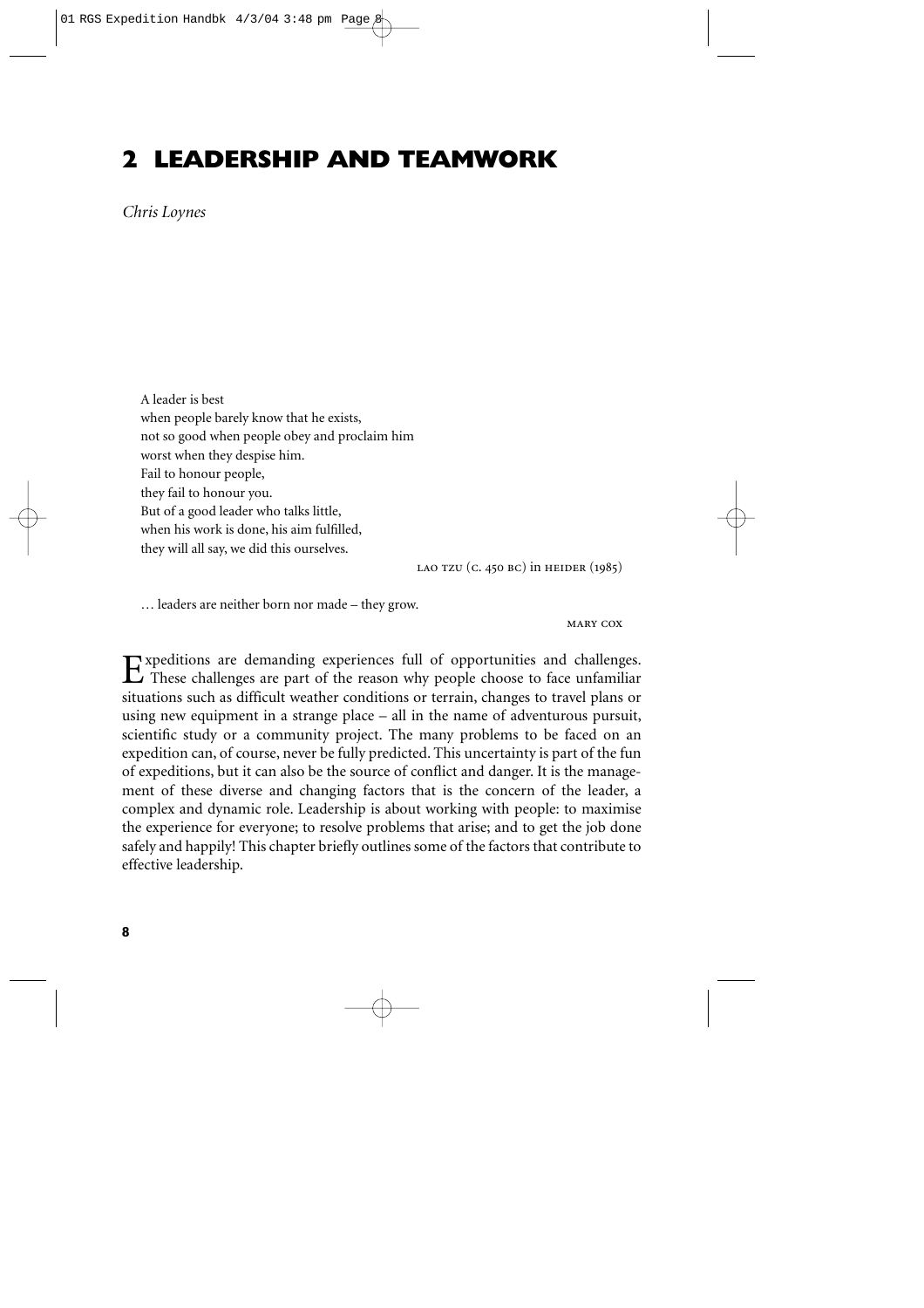**9**

# **LEADERSHIP**

Leaders are people who take on a particular role in relation to other people and 'leadership' is the set of behaviours that they use. The 'qualities' approach to leadership suggests that leaders possess certain attributes or qualities that make them suitable for leadership. It is probable that everyone possesses latent qualities that lend themselves to being a leader, which may or may not emerge depending on circumstance and inclination. When they do emerge, their effectiveness will depend on the confidence, experience and maturity of the individual.

Leaders, however, also require a range of specific skills to undertake the job. These can be described under three headings:

1. **Hard skills**, e.g.

knowledge of human physiology knowledge of the environment technical skills related to the activity safety methods, planning and administration.

2. **Soft skills**, e.g. understanding of individual and group psychology communication skills.

3. **Meta-skills**, e.g. judgement, perception creativity problem-solving.

The way in which leaders blend their personal qualities with the various skills that they possess to respond to certain situations results in the leader's style. Style can mean the distinctive way in which someone always does things (rigid/set) or it can be seen as the way chosen at a particular time to cope appropriately with a particular situation (flexible). As expeditions involve such a diverse range of circumstances, a leader will be required to adopt a flexible approach involving a range of styles.

The key skill, then, for all expedition leaders is choosing what style of behaviour to use to respond to problems or resolve conflicts, i.e. deciding how to decide.

#### **The issues**

- The aim or focus of the expedition: although all leaders are concerned with both the accomplishment of a task and the development (needs) of the group members, it is important to be clear which of these is the main purpose of the expedition. This will affect the way decisions are made as well as their outcome.
- The stage of development of the group: as an expedition progresses, so the capability of the group develops and this will affect the style of decisionmaking and the role of the leader as time passes.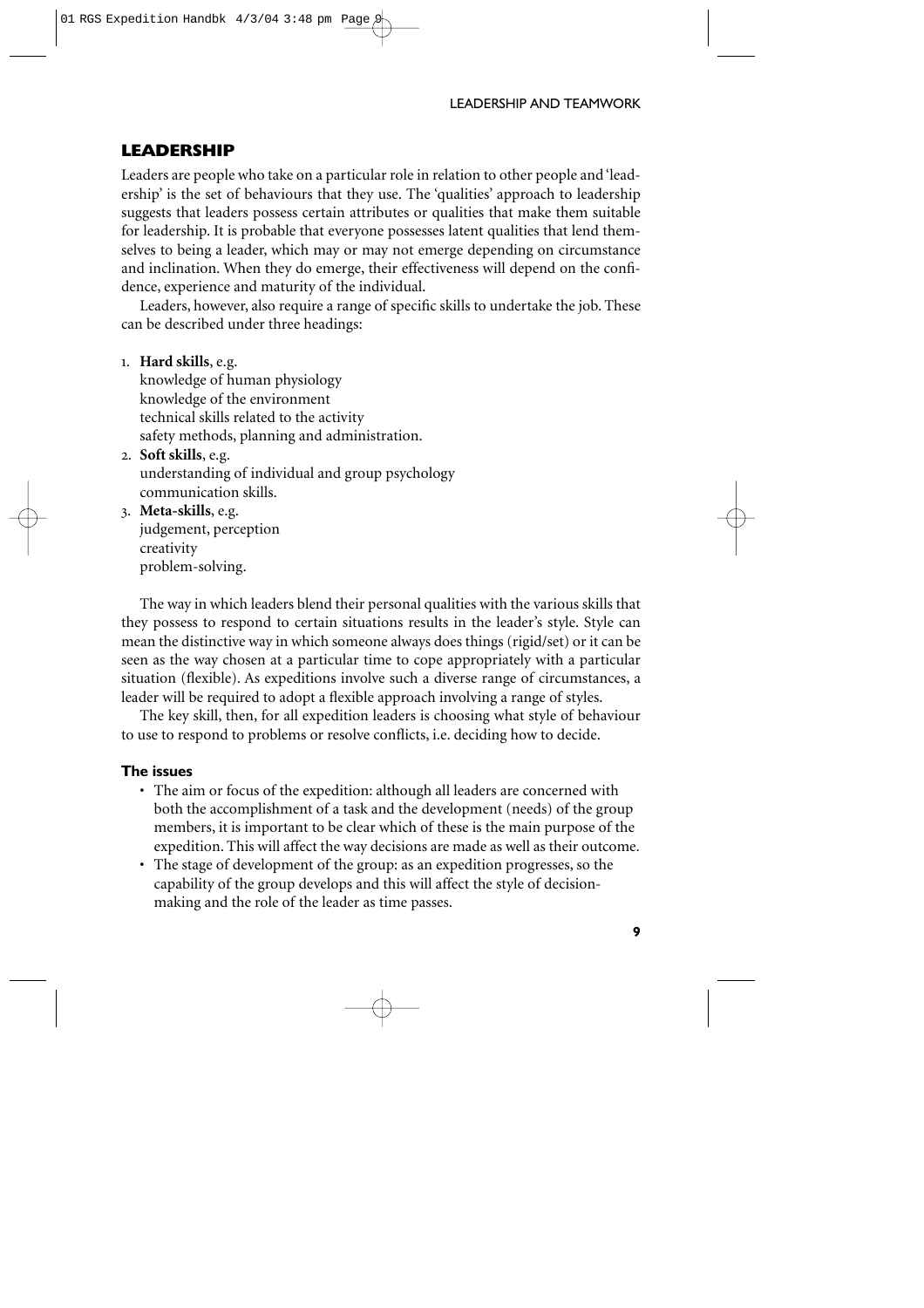• The nature of the situation: a planning decision about logistics requires a different style of decision-making to that in an emergency. The situation and the skills and resources available to deal with it will be balanced by the leader, who can then select an appropriate style.

#### **The focus of the expedition**

The motivation to undertake an expedition will stem from one of two focuses:

- 1 to achieve a certain task
- 2 to provide an experience for a certain group of people.

This determines the focus of the leader. Although it is probable that both motives are involved in most expeditions, it is vital to be clear to yourself and your members which is the ultimate aim.

John Adair's action-centred leadership model (1988) helps to explore this (Figure 2.1). This model demonstrates the three main areas to which a leader must attend if a task is to be achieved with maximum satisfaction to all. Often, an inexperienced leader focuses his or her attention on getting the task done and is unaware that effective leadership requires him or her to consider the group and the individual as well. Without this attention, the task may never be completed because of such problems as a breakdown in communications (team) or low morale (individual). This model was developed for application in industry and for this purpose the sphere on top is the task area so, despite the need to attend to individuals and to group interaction, the task is the main focus. The job of industry is to make a profit. Without this, a firm cannot exist and the secondary outcomes of providing fulfilling work for the individual and achieving group cooperation will be impossible.

This orientation for the model applies to the expedition with the ultimate aim of achieving a task such as the ascent of a peak, or the undertaking of a particular piece of field research (i.e. task-focused expeditions). Expedition literature is full of examples of expeditions that that have failed to complete their task because individuals have put their personal ambitions before those of the team. There are also many examples of effective leadership, one of the most famous being Shackleton's commitment to saving his men shipwrecked in the Antarctic.

Many expeditions, particularly youth expeditions, have a different focus. For these it is appropriate to turn the model round so that the individual focus is at the top, i.e. the aim of the expedition is personal development (Figure 2.2).

In this case, working as a team to achieve a task is a means of completing the ultimate aim of personal development. The task and team will be chosen to suit the development of the individuals best. This may mean that the group members choose their own tasks and the leaders primarily act in support of these decisions. The leader must certainly be prepared to allow variation in the job being undertaken to suit the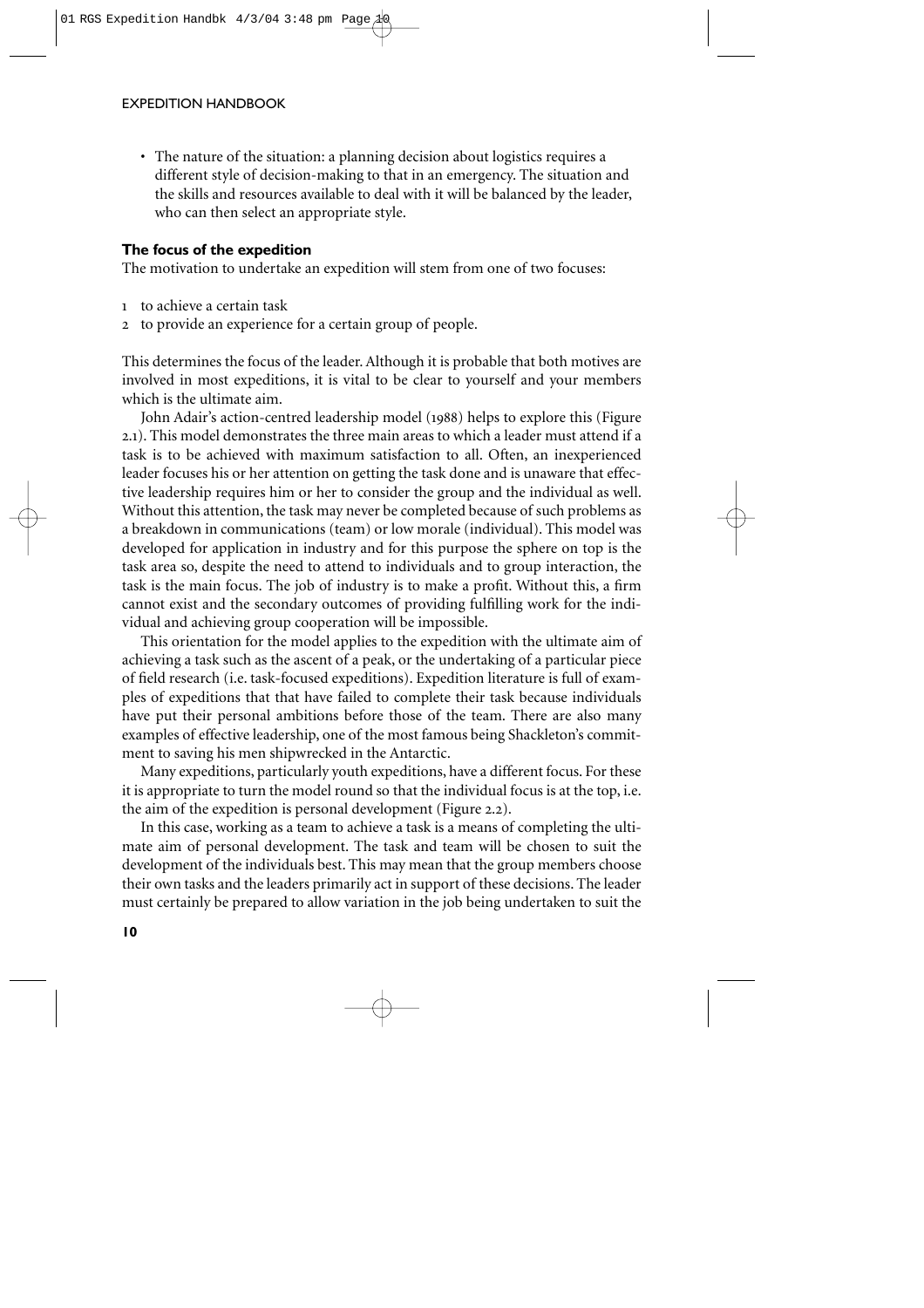

Figure 2.1 *John Adair's action-centred leadership model (Adair, 1988)* 

needs of the personalities. In this case, it may be better to state the aim of the expedition as providing opportunities for mountaineering experience rather than the ascent of a certain peak. Perhaps the first decision a leader should make is whether the expedition focus is a specific task or personal development.

#### *Example*

A serious river crossing lies between the base camp and the expedition area.

• **Task focus**: the important thing is to gain access to the expedition area. The leader may decide to build a bridge to overcome the obstacle.



Figure 2.2 *Adaptation of model for youth expeditions* 

**11**

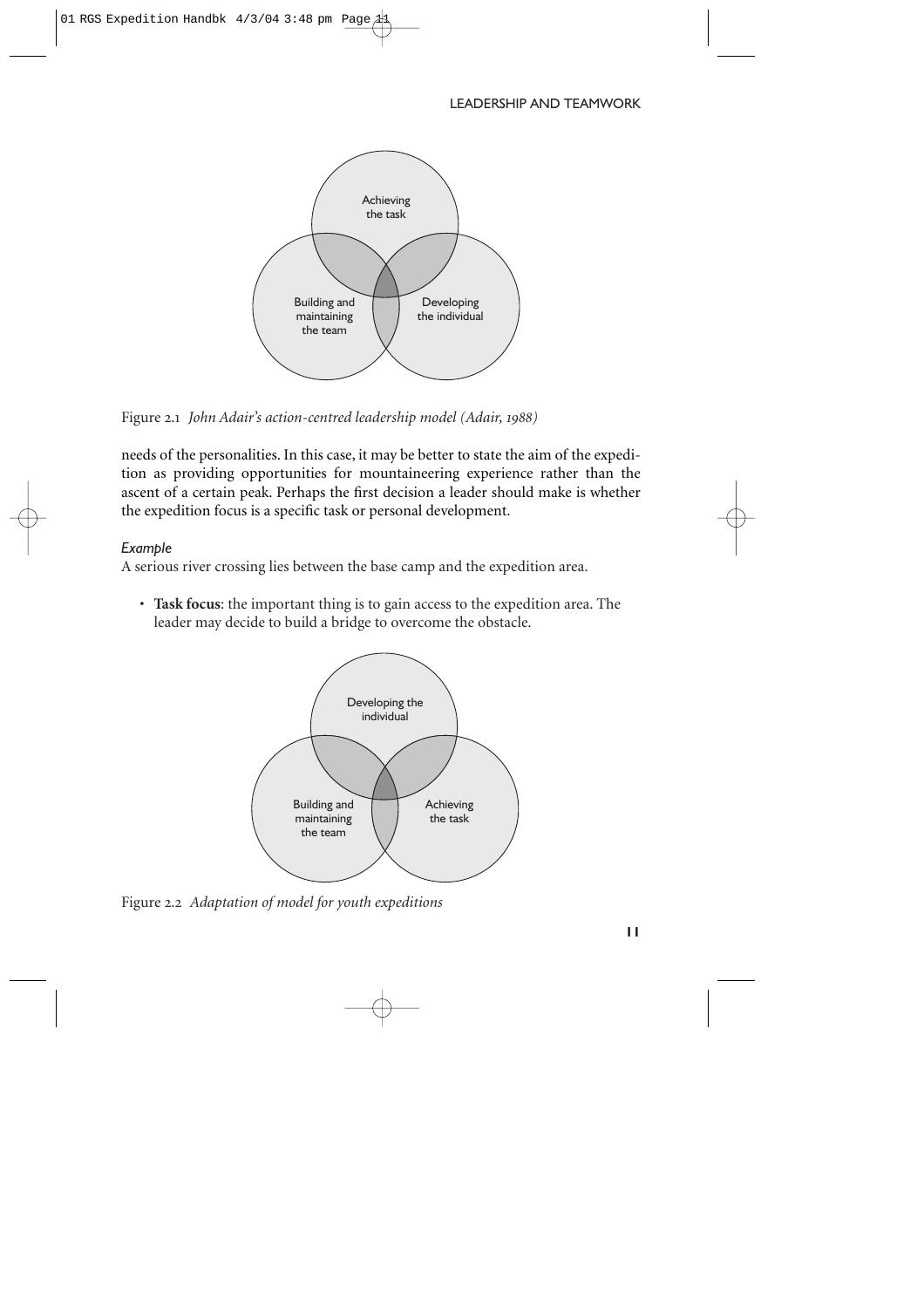• **Personal development focus**: the main need is to teach the members how to undertake their own river crossing so that independent decisions can be made safely later in the trip. A training session is organised and crossings supervised until the leader is satisfied that they are safe.

# **DECISIONS AND GROUP DEVELOPMENT**

It is unusual in the field for people to be told to lead an expedition. Generally, they don't get given the job to do, but choose to undertake it because it was their idea. Ownership of the idea can be hard to let go because it often requires the commitment of one person to provide the energy to make the trip happen. This will inevitably be the person whose idea it was. However, if the trip is to be a success, the group needs to be involved and share in the leader's enthusiasm and commitment. He or she will need to share knowledge, skills and the control of decision-making.

# **Decision-making**

Tannenbaum and Schmidt's (1968) model (Figure 2.3) is a simple way to look at control in the group. Although there are six steps described, these are intended to function as a continuum.

#### *Tells*

The leader assesses the situation, the group and their resources, selects a course of action and tells the group what to do. He or she may or may not consider what the group think and may or may not give reasons. Members do not participate in the decision-making. "This is the way we are going to cross the river."

# *Sells*

As before, the leader makes the decision without consulting the group, but communicates it to the group giving reasons and explanations. "I want you to cross the river like this because …"

#### *Tests*

The leader identifies a problem and proposes a solution to the group, giving his reasons. He or she invites questions and discussions before finalising the decision. "How are you feeling about this river crossing?"

#### *Consults*

The leader presents the problem and relevant background information then asks members for their ideas on how to solve it. The leader then decides on the course of action. "Do you need any help to do this?"

**12**

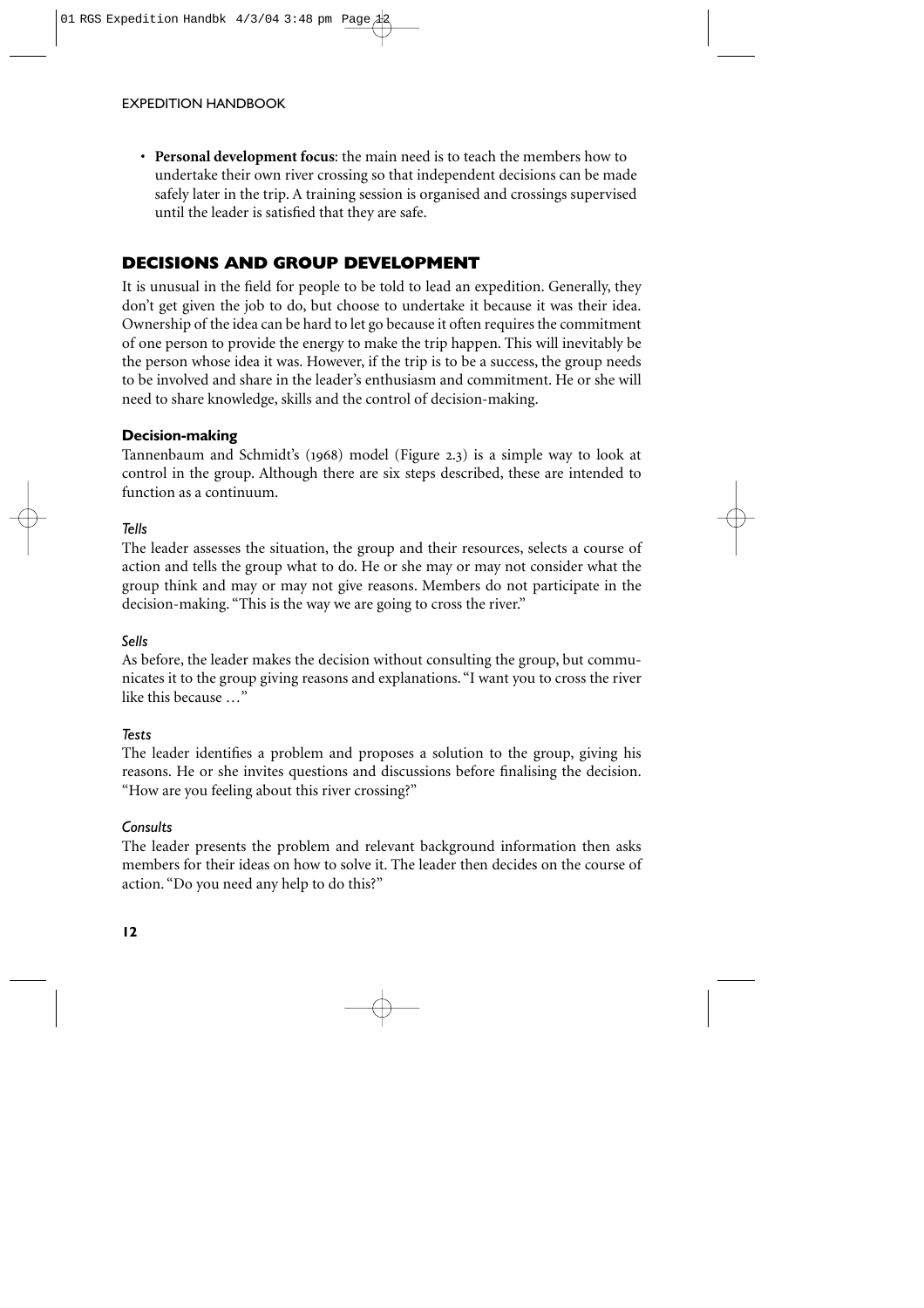

Figure 2.3 *Tannenbaum and Schmidt's (1968) decision-making continuum*

### *Joins*

The leader identifies the problem and then joins in the discussion. The decision will be a joint one. "How shall we go about this?"

#### *Delegates*

The leader or a group member identifies the problem. The group are asked to make their own decision as to the best action to take. The leader may participate in the discussion and will support the decision once taken."You sort out how to get across."

Sharing control leads to an effective team, well motivated and efficient, but the decision about which style to use also depends on the skills and resources available and the effectiveness of the group in using these and in working together.

#### **Group development**

Tuckman and Jensen (1977) identify four stages through which a group progress when they are brought together to complete a task: forming – storming – norming – performing. As they become acquainted with the problem and aware of each other's strengths and weaknesses, they become more effective.

# *Forming*

The forming phase occurs as group members make initial contact with each other and the leader. It is characterised by a feeling of uncertainty. There is a high awareness of the leader as the group seek direction and endeavour to come to terms with the task and each other.



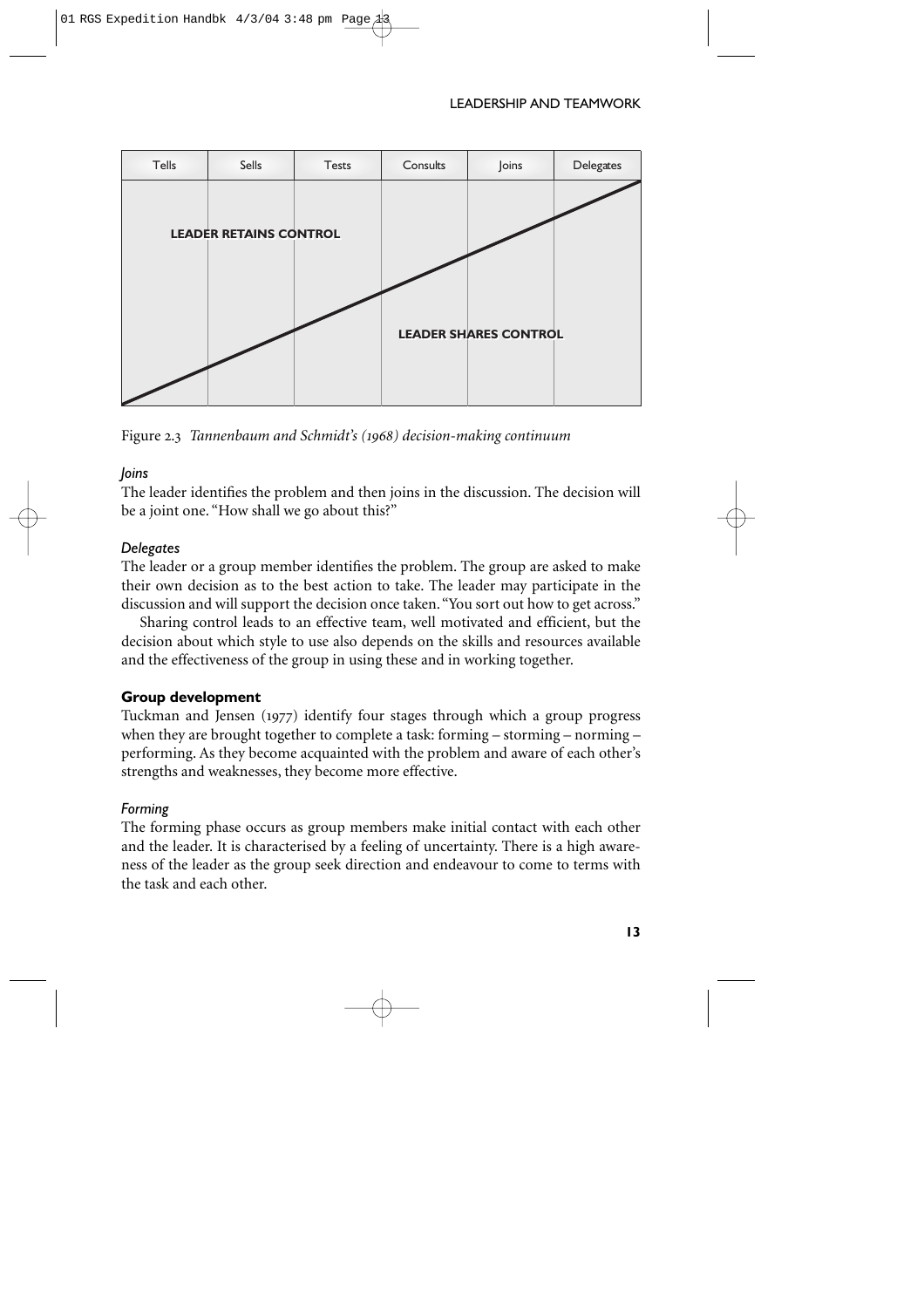#### *Storming*

As the group gain in confidence, and control of decision-making begins to shift from the leader to the group, relationships go through a more searching and aggressive phase. The transition can result in conflict but the shift in control is essential if a functional group is to materialise. This is the "shake down".

#### *Norming*

The result of the storming phase is that the group learn to "rub along". Roles are defined, strengths and weaknesses recognised, and compromises renegotiated. The group have arrived at a shared goal and an acceptable culture to live by.

#### *Performing*

All the group's energy is directed at achieving the goal. Everyone is playing their full part and problems are tackled openly. This phase is often described as synergetic, i.e. the value of the whole is greater than the sum of its parts. Morale and achievement are high.

# **SITUATIONAL LEADERSHIP: A DYNAMIC APPROACH**

The Hersey and Blanchard model, called situational leadership (Hersey and Blanchard, 1969), is a way to look at leadership style in relation to the development of a group (Figure 2.4).This includes their skill level as well as their ability to work together. The appropriate style adopted by the leader will help to ensure this development.

When a group forms, the leader's main concern is to familiarise them with the skills needed to undertake the task. In this situation, the focus will be on the task and "telling" is the most effective leadership style. This might equate with recruitment and the defining of roles in an expedition.

A "selling" style is adopted when the group start wanting to share control of the venture and the leader needs to explain the reasons for making certain decisions. The focus will now be on relationships as well as the task, a most demanding time. There is often conflict ("storming") but this is a necessary stage and an effective leader will tackle this positively. With some members of the team involved in the planning, this may well occur at home. With others it may well be in the field.

Oncetheteamarefamiliarwiththeirrolesandhavetheskillsandresourcestoundertake them, it is important for the leader to share the decision-making with the group. Participation involves testing, consulting and joining as styles and the leader's focus will move from the task to concentrate on relationships. On some expeditions leadership never progresses beyond this stage to ensure that the leader's experience is fully used.

An effective group will, after some experience, be able to perform and will gain the most satisfaction when decision-making is delegated and sharing control is at its greatest.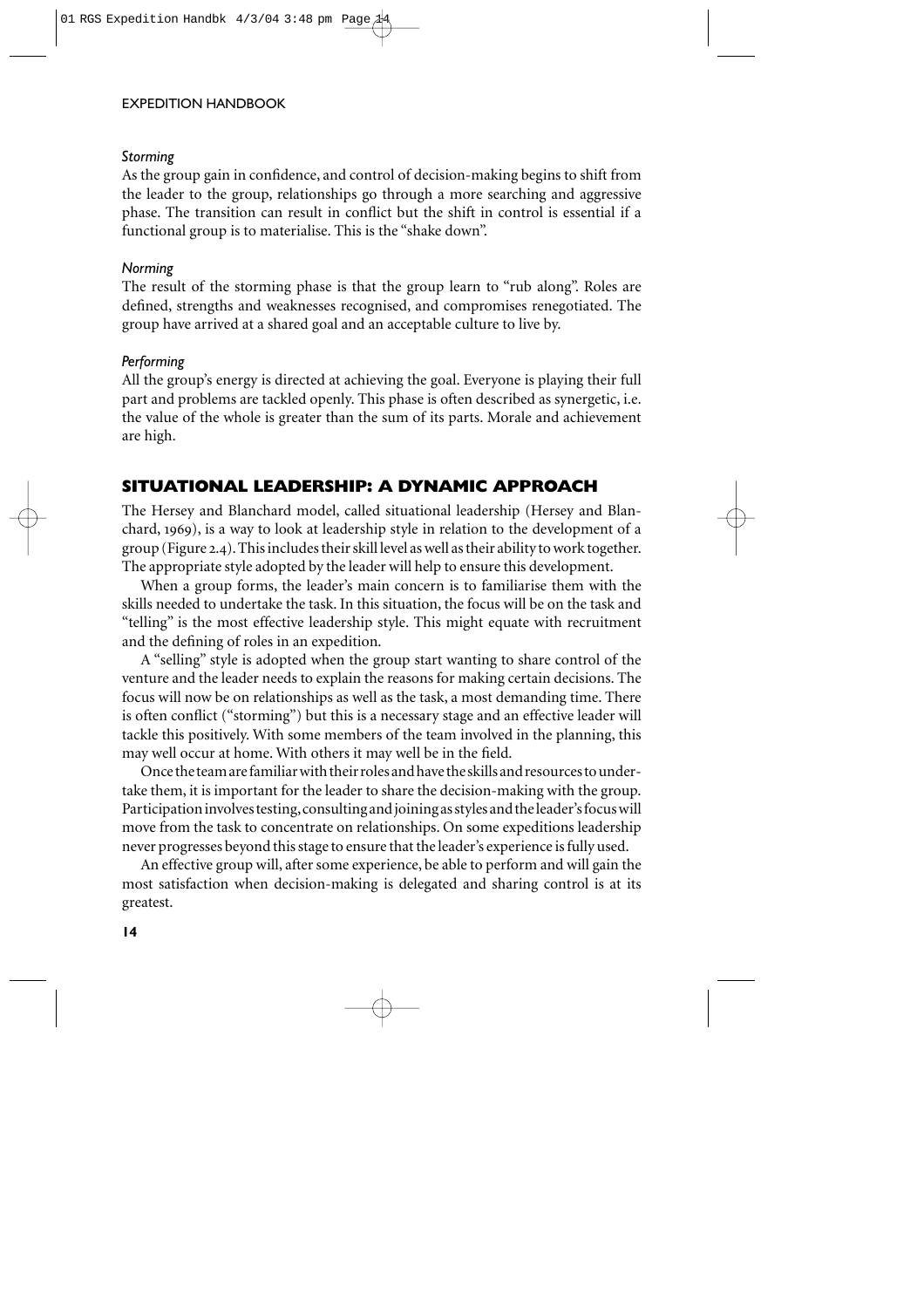

**FORMING –** Group development

# Figure 2.4 *Hersey and Blanchard's (1969) situational leadership model superimposed on Tuckman and Jensen's (1977) group model*

Notice the relationship between this model and Adair's spheres of task, team and individual. Here "individual" and "team" are combined in "relationship" and the model suggests a time sequence for which spheres, or group of spheres, the leader needs to attend to when taking account of the group development process.

#### *Example*

Tackling river crossings on an expedition in Iceland: on the first occasion the group were instructed (told) how to cross. At the next few crossings the leader explained (sold) the reasons for selecting certain sites and using certain methods. Groups then took increasing responsibility for these decisions (participated) until the leader allowed independent trips out (delegated).

Of course this is a simplistic model. An expedition is not one but many tasks and individuals vary in the skills that they possess and the rate at which they integrate into a team. Certain expedition tasks, e.g. safety, will always need to remain in the leader's control. On the other hand, the leader may never have control over areas of specialism in the team. In this case the specialist is the "leader" in this area. New and unexpected situations may throw an experienced team back to square one for a time and extended chains of communication may mean that only the leader has all the information to make decisions, despite the experience of the team. Nevertheless, it is



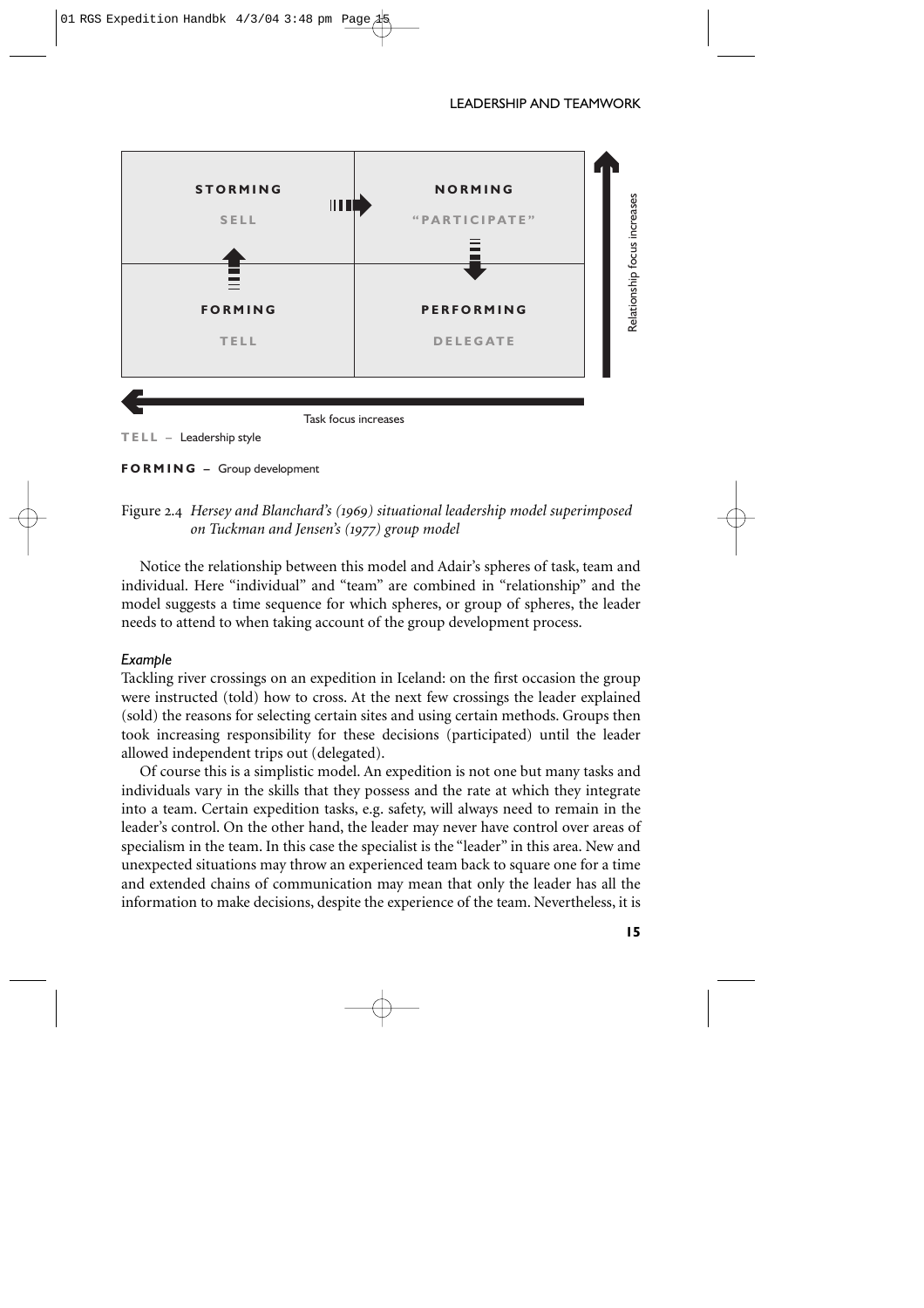a useful model for increasing a leader's awareness of a range of styles open to him or her and identifying some of the situations in which they might be used.

# **FURTHER INFORMATION**

#### **References**

Adair, J. (1988) *Effective Leadership: a modern guide to developing leadership skills.* London: Pan Books. Heider, J. (1985) *The Tao of Leadership.* Aldershot: Wildwood House Ltd. Hersey, P. and Blanchard, K.H. (1969) *Management of Organisational Behaviour.* New York: Prentice-Hall. Tannenbaum, R. and Schmidt, W. (1968) *How to Choose a Leadership Pattern.* Harvard Business Review. Tuckman, B.W. and Jensen, M.A. (1977). Stages of small group development revisited. *Group and Organisation Studies* 2(4), 419‒27.

#### **Further reading**

Barnes, P. (2002) *Leadership with Young People.* Lyme Regis: Russell House.

Langmuir, E. (1995) *Mountaincraft and Leadership.* Manchester: MLTB.

Loynes, C. (ed.) (1988) *Adventure Education and Outdoor Leadership* 5(1). Special edition devoted to outdoor leadership.

Morrel, M. and Capparell, S. (2002) *Shackleton's Way: Leadership Lessons from the Great Antarctic Explorer.* London: Penguin Putnam.

Ogilvie, K. (1993) *Leading and Managing Groups in the Outdoors.* Penrith: IOL. Priest, S. and Gass, M. (1997) *Effective Leadership in Adventure Programming.* Leeds: Human Kinetics. Ringer, T.M. (2002) *Group Action.* London: Jessica Kingsley Publishers.

#### **Useful addresses**

Basic Expedition Leadership Award, British Sports Trust, Clyde House, 10 Milburn Avenue, Oldbrook, Milton Keynes MK6 2WA. Tel: 01908 689180, email: admin@bst.org.uk, website: www.bst.org.uk/bel.html

- Institute for Outdoor Learning, The Barn, Plumpton Old Hall, Plumpton, Penrith, Cumbria CA11 9NP. Tel: 01768 885800, fax: 01768 885801, email: institute@outdoor-learning.org,
- website: www.outdoor-learning.org
- National Outdoor Leadership School (NOLS), 284 Lincoln Street, Lander, WY 82520-2848, USA. Website: www.nols.edu

## **Expedition and field leader's logbook**

For those who want to develop their qualifications to lead an expedition, the RGS (with IBG) and the Young Explorers' Trust have published a logbook in the belief that leaders require varied kinds of experience in the field as well as formal training in technical and people (soft) skills. This logbook aims to:

- provide a framework for leaders wishing to develop their expedition skills with training and experience
- record this training and experience
- act as a reference for leaders and organisations wishing to assess the training and experience of the holder.